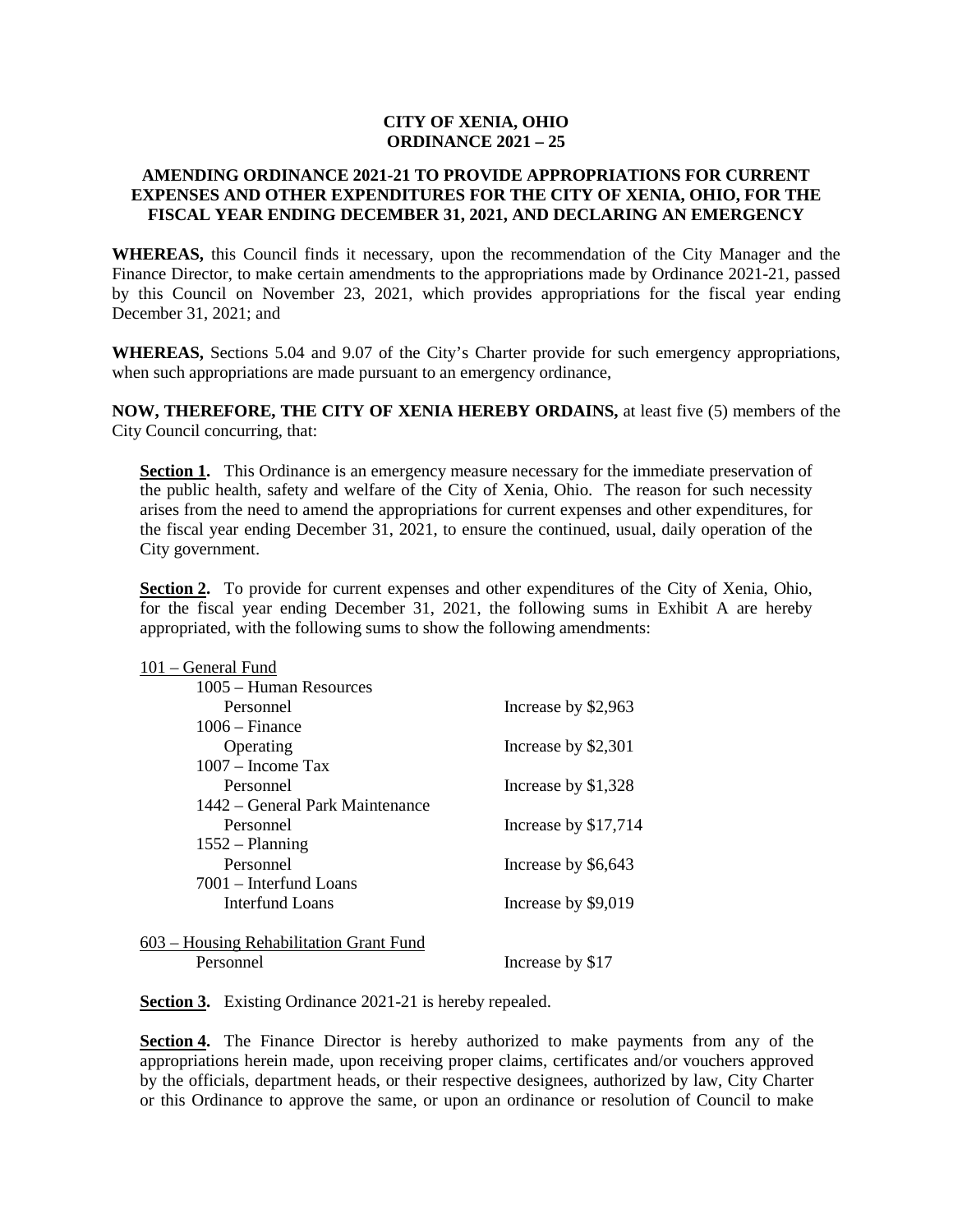expenditures; provided, however, that no payments for salaries or wages shall be made except to persons employed in accordance with the ordinances of the City of Xenia and/or laws of the State of Ohio.

**Section 5.** In accordance with the City's Charter, no warrant for payment of any claim shall be issued by the Finance Director until such claim has first been approved by the City Manager and funds therefore appropriated by Council. No warrant for payment of any contract for goods or services shall be issued by the Finance Director unless the contract has been executed by the City Manager and endorsed by the Law Director. No warrant for payment for legal services of outside counsel shall be issued by the Finance Director unless such special counsel has been employed by the Law Director, who is hereby authorized to employ special counsel to handle particular legal matters for the City within the limits of the appropriation for such services made by this Council.

**Section 6.** The Finance Director is hereby authorized, in accordance with the Charter and Ordinances of the City, to adjust appropriations within any Fund or Department, so long as the adjustments made do not exceed the total appropriations authorized within any Fund. In addition, the Finance Director is hereby authorized to establish additional accounts within any Fund as may from time to time be required to ensure proper accounting or by the State of Ohio.

**Section 7.** It is found that all formal actions of this Council concerning and relating to the adoption of this Ordinance were adopted in an open meeting of this Council, and that all deliberations of this Council that resulted in this formal action were in meetings open to the public in compliance with all legal requirements, including Chapter 121 of the Ohio Revised Code.

**Section 8.** This Ordinance shall take effect upon its adoption, in accordance with Sections 5.04 and 9.07 of the City's Charter.

Adopted: December 29, 2021

Michelle O. Johnson

City Clerk

Wesley E. Smith

Attest: President, Xenia City Council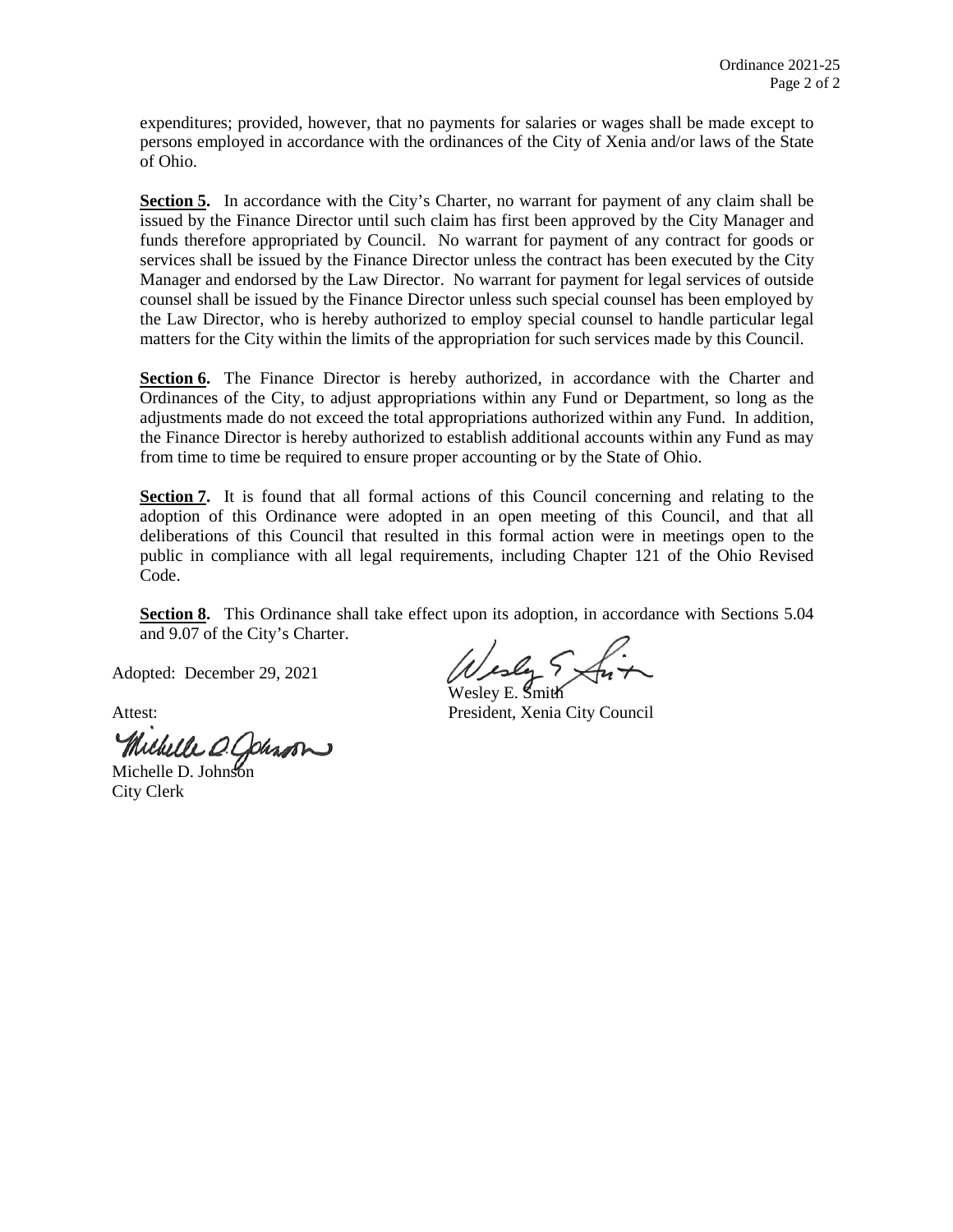## **Exhibit A Ordinance 2021-25**

| <b>CODE/FUND</b><br><b>DEPARTMENT</b><br><b>PURPOSE</b> |           | <b>AMOUNTS</b> | <b>DEPARTMENT</b><br><b>TOTAL</b> | <b>FUND</b><br><b>TOTAL</b> | <b>ENCUMBRANCE</b><br><b>TYPE GRAND</b><br><b>TOTAL</b> |
|---------------------------------------------------------|-----------|----------------|-----------------------------------|-----------------------------|---------------------------------------------------------|
| 1. 101 - GENERAL FUND                                   |           |                |                                   |                             |                                                         |
| 1001 - GEN GOVT/LEG AFF                                 |           |                |                                   |                             |                                                         |
| <b>PERSONNEL</b>                                        |           | \$38,459.00    |                                   |                             |                                                         |
| <b>OPERATING</b>                                        |           | \$263,338.65   | \$301,797.65                      |                             |                                                         |
| 1002 - MUNICIPAL COURT                                  |           |                |                                   |                             |                                                         |
| <b>PERSONNEL</b>                                        |           | \$1,081,200.00 |                                   |                             |                                                         |
| <b>OPERATING</b>                                        |           | \$478,487.49   | \$1,559,687.49                    |                             |                                                         |
| 1003 - LAW DIRECTOR                                     |           |                |                                   |                             |                                                         |
| PERSONNEL                                               |           | \$181,888.00   |                                   |                             |                                                         |
| <b>OPERATING</b>                                        |           | \$104,863.37   | \$286,751.37                      |                             |                                                         |
| 1004 - CITY MANAGER                                     |           |                |                                   |                             |                                                         |
| <b>PERSONNEL</b>                                        |           | \$153,636.00   |                                   |                             |                                                         |
| OPERATING                                               |           | \$34,673.84    | \$188,309.84                      |                             |                                                         |
| 1005 - HUMAN RESOURCES                                  |           |                |                                   |                             |                                                         |
| <b>PERSONNEL</b>                                        | 29.191.00 | \$32,154.00    |                                   |                             |                                                         |
| <b>OPERATING</b>                                        |           | \$31,304.65    | \$63,458.65                       | 60.495.65                   |                                                         |
| 1006 - FINANCE OFFICE                                   |           |                |                                   |                             |                                                         |
| <b>PERSONNEL</b>                                        |           | \$149,914.00   |                                   |                             |                                                         |
| <b>OPERATING</b>                                        | 69.865.23 | \$72,166.23    | \$222,080.23                      | \$219,779.23                |                                                         |
| 1007 - INCOME TAX                                       |           |                |                                   |                             |                                                         |
| <b>PERSONNEL</b>                                        | 37,011.00 | \$38,339.00    |                                   |                             |                                                         |
| <b>OPERATING</b>                                        |           | \$428,937.97   | \$467,276.97                      | 465,948.97                  |                                                         |
| 1009 - MUNICIPAL BLDG & GENERAL SERVICES                |           |                |                                   |                             |                                                         |
| <b>OPERATING</b>                                        |           | \$207,183.63   | \$207,183.63                      |                             |                                                         |
| 1010 - MANAGEMENT INFORMATION SERVICES                  |           |                |                                   |                             |                                                         |
| PERSONNEL SERVICES                                      |           | \$177,487.00   |                                   |                             |                                                         |
| <b>OPERATING</b>                                        |           | \$0.00         | \$177,487.00                      |                             |                                                         |
| 1011 - CITY CLERK                                       |           |                |                                   |                             |                                                         |
| <b>PERSONNEL</b>                                        |           | \$45,268.00    |                                   |                             |                                                         |
| <b>OPERATING</b>                                        |           | \$50,232.86    | \$95,500.86                       |                             |                                                         |
| 1013 - PUBLIC AFFAIRS AND CATV ADMIN                    |           |                |                                   |                             |                                                         |
| <b>PERSONNEL</b>                                        |           | \$0.00         |                                   |                             |                                                         |
| <b>OPERATING</b>                                        |           | \$78,344.64    | \$78,344.64                       |                             |                                                         |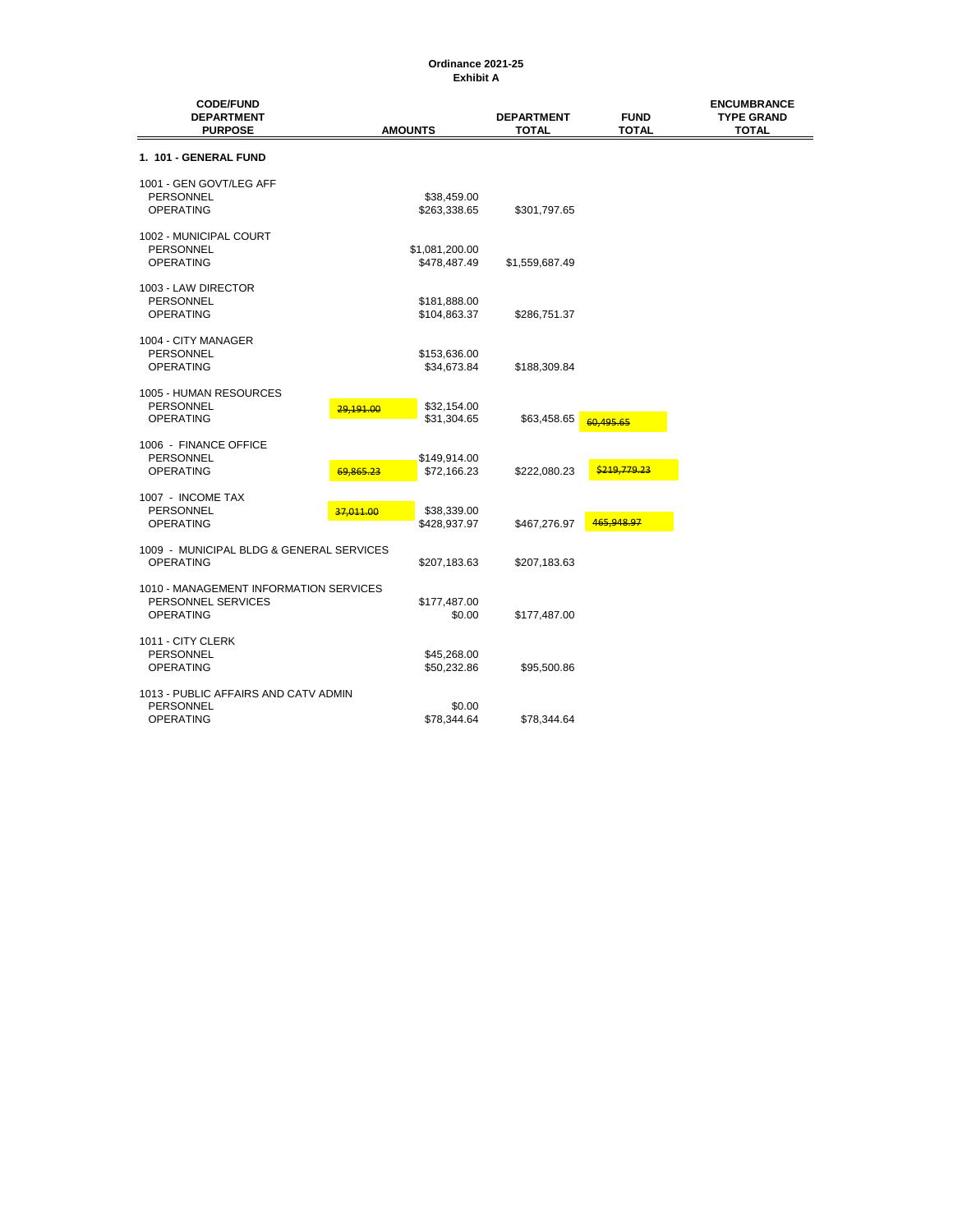| <b>CODE/FUND</b><br><b>DEPARTMENT</b><br><b>PURPOSE</b>                         | <b>AMOUNTS</b>               | <b>DEPARTMENT</b><br>TOTAL | <b>FUND</b><br>TOTAL               | <b>ENCUMBRANCE</b><br><b>TYPE GRAND</b><br>TOTAL |
|---------------------------------------------------------------------------------|------------------------------|----------------------------|------------------------------------|--------------------------------------------------|
|                                                                                 |                              |                            |                                    |                                                  |
| 1018 - MUNICIPAL ADMINISTRATIVE BUILDING<br>PERSONNEL<br><b>OPERATING</b>       | \$18,846.00<br>\$97,861.84   | \$116,707.84               |                                    |                                                  |
| 1020 - OTHER FACILITIES/PROPERTIES<br>OPERATING                                 | \$56,208.59                  | \$56,208.59                |                                    |                                                  |
| 1050 - CEMETERY<br><b>OPERATING</b>                                             | \$26,550.00                  | \$26,550.00                |                                    |                                                  |
| 1227 - BLDG INSPECTION<br><b>OPERATING</b>                                      | \$0.00                       | \$0.00                     |                                    |                                                  |
| 1228 - STREET LTS<br>OPERATING                                                  | \$286,451.05                 | \$286,451.05               |                                    |                                                  |
| 1229 - HOMELAND SECURITY/RISK MGT.<br>OPERATING                                 | \$41,066.09                  | \$41,066.09                |                                    |                                                  |
| 1442 - GEN PARK MAINT<br>119,552.00<br><b>PERSONNEL</b><br><b>OPERATING</b>     | \$137,266.00<br>\$188,327.36 | \$325,593.36               | 307,879.36                         |                                                  |
| 1550 - ECONOMIC DEVELOPMENT<br>PERSONNEL<br><b>OPERATING</b>                    | \$97,089.00<br>\$48,249.48   | \$145,338.48               |                                    |                                                  |
| 1551 - NEIGHBORHOOD SERVICES<br>PERSONNEL<br><b>OPERATING</b>                   | \$67,131.00<br>\$41,970.38   | \$109,101.38               |                                    |                                                  |
| 1552 - PLANNING<br>116,107.00<br><b>PERSONNEL</b><br><b>OPERATING</b>           | \$122,750.00<br>\$72,651.76  | \$195,401.76               | 188,758.76                         |                                                  |
| 1553 - PROPERTY MAINT.<br>PERSONNEL<br><b>OPERATING</b>                         | \$48,841.00<br>\$119,889.89  | \$168,730.89               |                                    |                                                  |
| 1555 - ENGINEERING<br>PERSONNEL<br><b>OPERATING</b>                             | \$53,081.00<br>\$75,778.21   | \$128,859.21               |                                    |                                                  |
| 1556 - CONSTRUCTION INSPECTION<br><b>PERSONNEL</b><br>OPERATING                 | \$34,542.00<br>\$9,438.09    | \$43,980.09                |                                    |                                                  |
| 1557 - XENIA STATION<br>OPERATING                                               | \$40,718.11                  | \$40,718.11                |                                    |                                                  |
| 7001 - INTERFUND LOANS<br><b>INTERFUND LOANS</b><br>1053,000.00                 | \$1,062,019.00               | \$1,062,019.00             | 1053,000.00                        |                                                  |
| 9001 - TRANSFERS                                                                | \$6,613,835.00               | \$6,613,835.00             |                                    |                                                  |
| <b>TOTAL GENERAL FUND</b><br>Less Encumbrances - 12/31/20<br>2021 APPROPRIATION |                              | \$12,968,471.18            | \$13,008,439.18<br>\$12,545,959.00 | (\$422,512.18)<br>\$12,585,927.00                |
|                                                                                 |                              |                            |                                    |                                                  |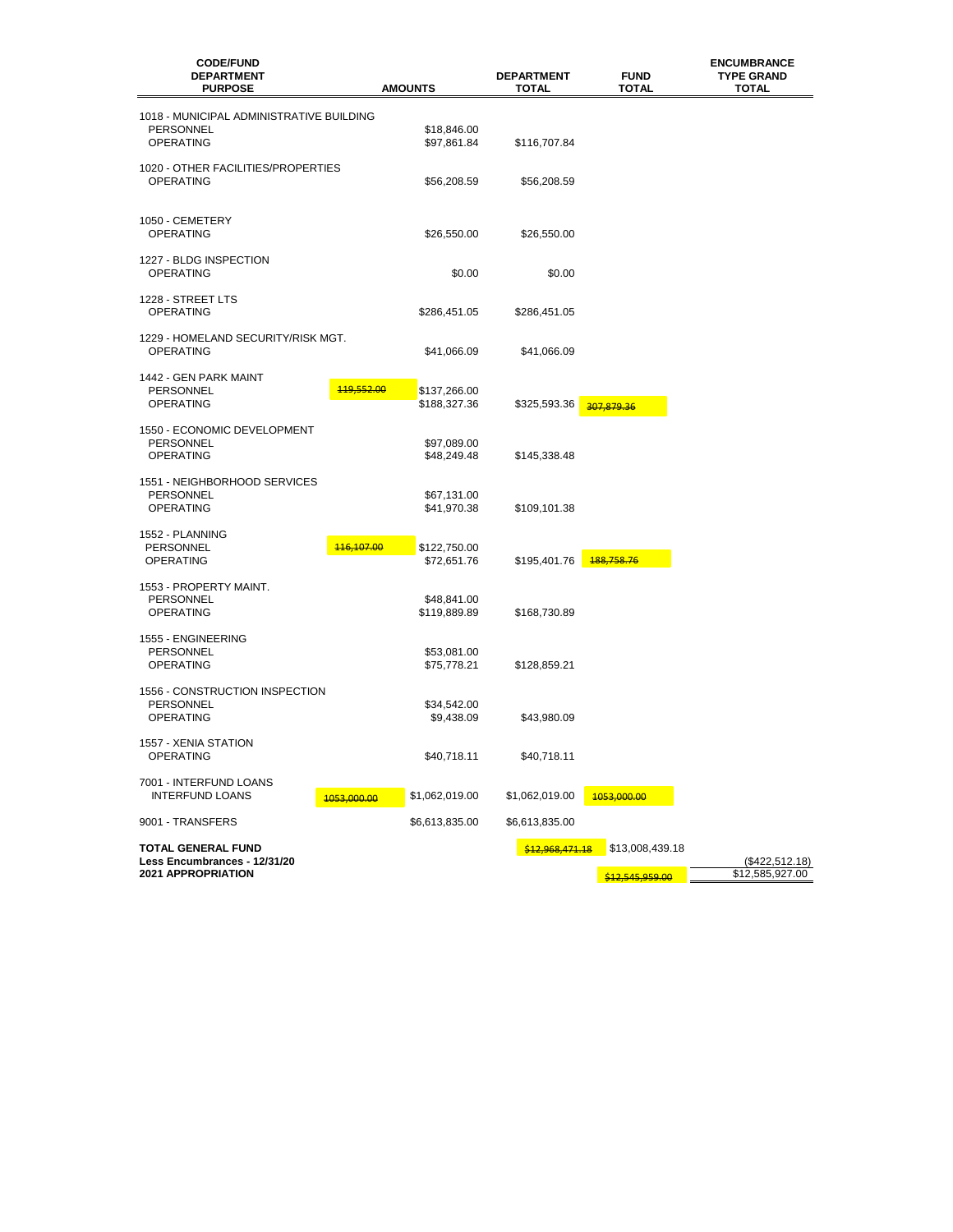| <b>CODE/FUND</b><br><b>DEPARTMENT</b><br><b>PURPOSE</b>                                                            | <b>AMOUNTS</b>                                               | <b>DEPARTMENT</b><br><b>TOTAL</b> | <b>FUND</b><br><b>TOTAL</b> | <b>ENCUMBRANCE</b><br><b>TYPE GRAND</b><br><b>TOTAL</b> |
|--------------------------------------------------------------------------------------------------------------------|--------------------------------------------------------------|-----------------------------------|-----------------------------|---------------------------------------------------------|
| <b>II. SPECIAL REVENUE FUNDS</b>                                                                                   |                                                              |                                   |                             |                                                         |
| <b>203 - RECREATION SPECIAL</b><br><b>OPERATING</b>                                                                | \$36,018.77                                                  |                                   |                             |                                                         |
| <b>TOTAL RECREATION SPECIAL</b><br>Less Encumbrances - 12/31/20<br><b>2021 APPROPRIATION</b>                       |                                                              |                                   | \$36,018.77                 | $(\$4,718.77)$<br>\$31,300.00                           |
| <b>212 - INDIGENT DRIVER ALCOHOL TREATMENT</b><br><b>OPERATING</b>                                                 | \$145,530.00                                                 |                                   |                             |                                                         |
| TOTAL INDIGENT DRIVER ALCOHOL TREATMENT<br>Less Encumbrances - 12/31/20<br><b>2021 APPROPRIATION</b>               |                                                              |                                   | \$145,530.00                | (\$56,420.00)<br>\$89,110.00                            |
| <b>213 - LAW ENFORCEMENT AND EDUCATION</b><br><b>OPERATING</b>                                                     | \$6,300.00                                                   |                                   |                             |                                                         |
| TOTAL LAW ENFORCEMENT AND EDUCATION<br>Less Encumbrances - 12/31/20<br>2021 APPROPRIATION                          |                                                              |                                   | \$6,300.00                  | \$0.00<br>\$6,300.00                                    |
| <b>214 - PROBATION SERVICES FUND</b><br>PERSONNEL<br><b>OPERATING</b><br>CAPITAL                                   | \$433,642.00<br>\$140,186.04<br>\$500.00                     |                                   |                             |                                                         |
| <b>TOTAL PROBATION SERVICES FUND</b><br>Less Encumbrances - 12/31/20<br>2021 APPROPRIATION                         |                                                              |                                   | \$574,328.04                | (\$11,565.04)<br>\$562,763.00                           |
| 221 - STATE GASOLINE LICENSE VEHICLE FUND<br>PERSONNEL<br><b>OPERATING</b><br>CAPITAL<br><b>REFUND</b>             | \$1,008,226.00<br>\$613,765.44<br>\$200,000.00<br>\$2,000.00 |                                   |                             |                                                         |
| TOTAL STATE GASOLINE LICENSE VEHICLE FUND<br>Less Encumbrances - 12/31/20<br>2021 APPROPRIATION                    |                                                              |                                   | \$1,823,991.44              | (\$149,353.44)<br>\$1,674,638.00                        |
| <b>222 - STATE ROUTE REPAIR FUND</b><br>PERSONNEL<br><b>OPERATING</b>                                              | \$20,027.00<br>\$127,903.07                                  |                                   |                             |                                                         |
| <b>TOTAL STATE ROUTE REPAIR FUND</b><br>Less Encumbrances - 12/31/20<br><b>2021 APPROPRIATION</b>                  |                                                              |                                   | \$147,930.07                | (\$41,315.07)<br>\$106,615.00                           |
| <b>228 - MUNICIPAL MOTOR VEHICLE LICENSE FEE FUND</b><br><b>OPERATING</b><br><b>CAPITAL</b><br><b>DEBT SERVICE</b> | \$1,147.97<br>\$345,000.00<br>\$0.00                         |                                   |                             |                                                         |
| TOTAL MUN MOTOR VEHICLE LICENSE FEE FUND<br>Less Encumbrances - 12/31/20<br><b>2021 APPROPRIATION</b>              |                                                              |                                   | \$346,147.97                | (\$151, 147.97)<br>\$195,000.00                         |
| <b>229 - COUNTY AUTO TAX FUND</b><br>CAPITAL<br>INTERFUND LOAN                                                     | \$133,000.00<br>\$133,000.00                                 |                                   |                             |                                                         |
| TOTAL COUNTY AUTO TAX FUND<br>Less Encumbrances - 12/31/20<br>2021 APPROPRIATION                                   |                                                              |                                   | \$266,000.00                | \$0.00<br>\$266,000.00                                  |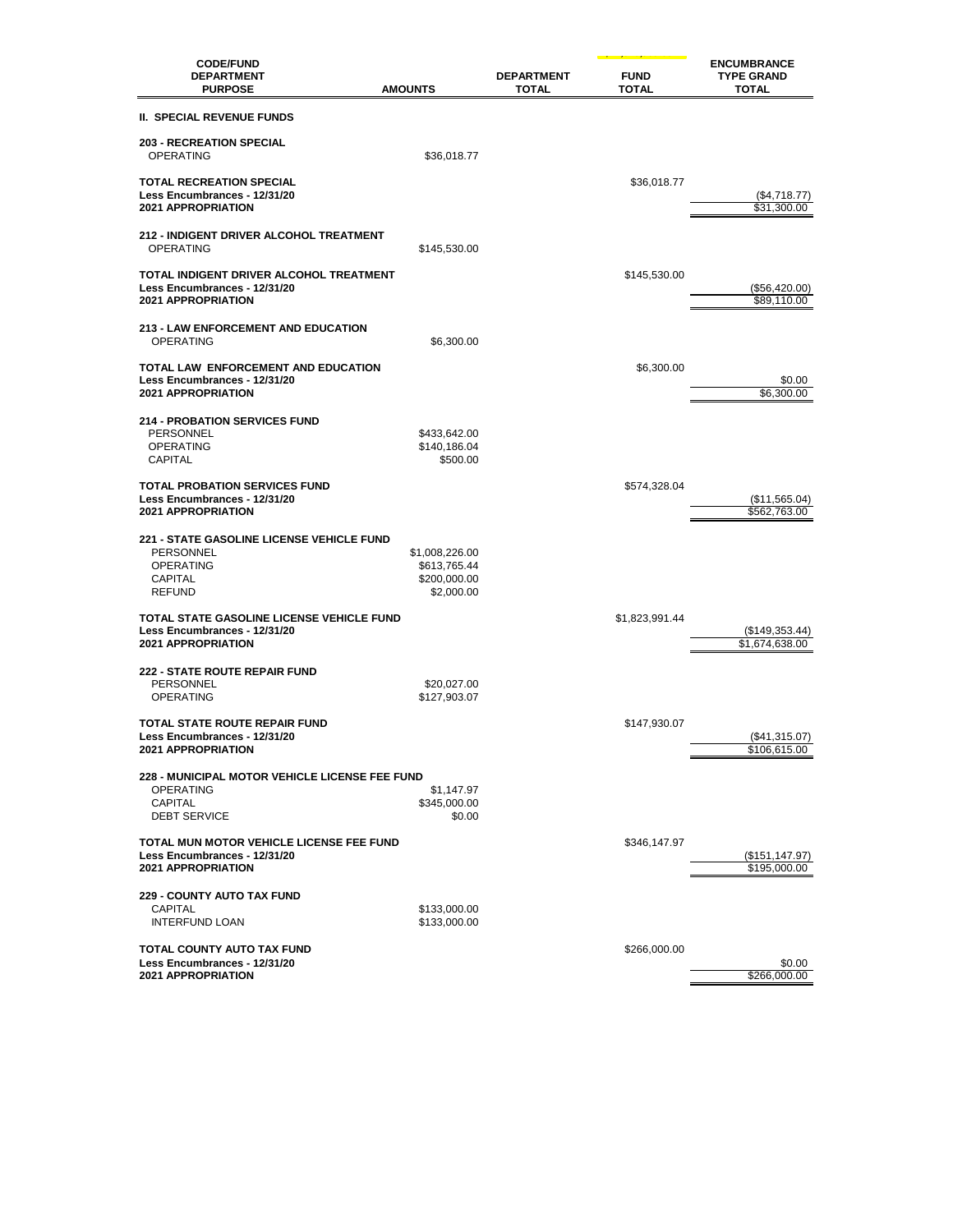| <b>CODE/FUND</b>                                        |                             |                                   |                      | <b>ENCUMBRANCE</b>                |
|---------------------------------------------------------|-----------------------------|-----------------------------------|----------------------|-----------------------------------|
| <b>DEPARTMENT</b><br><b>PURPOSE</b>                     | <b>AMOUNTS</b>              | <b>DEPARTMENT</b><br><b>TOTAL</b> | <b>FUND</b><br>TOTAL | <b>TYPE GRAND</b><br><b>TOTAL</b> |
| 233 - SPECIAL MISCELLANEOUS IMPROVEMENT FUND            |                             |                                   |                      |                                   |
| PERSONNEL                                               | \$26,158.00                 |                                   |                      |                                   |
| <b>OPERATING</b>                                        | \$318,973.29                |                                   |                      |                                   |
| <b>CAPITAL</b>                                          | \$115,000.00                |                                   |                      |                                   |
| TOTAL SPECIAL MISC IMPROVEMENT FUND                     |                             |                                   | \$460,131.29         |                                   |
| Less Encumbrances - 12/31/20                            |                             |                                   |                      | (\$50,936.29)                     |
| 2021 APPROPRIATION                                      |                             |                                   |                      | \$409,195.00                      |
| 234 - TAX INCREMENT EQUIVALENT FUND<br><b>OPERATING</b> | \$5,237.18                  |                                   |                      |                                   |
| TOTAL TAX INCREMENT EQUIVALENT FUND                     |                             |                                   | \$5,237.18           |                                   |
| Less Encumbrances - 12/31/20                            |                             |                                   |                      | (\$5,123.00)                      |
| <b>2021 APPROPRIATION</b>                               |                             |                                   |                      | \$114.18                          |
|                                                         |                             |                                   |                      |                                   |
| 236 - XENIA TOWNE SQUARE REDEVELOPMENT FUND             |                             |                                   |                      |                                   |
| OPERATING                                               | \$389,250.00                |                                   |                      |                                   |
| <b>TRANSFERS</b>                                        | \$97,000.00                 |                                   |                      |                                   |
| <b>TOTAL 911 FEE FUND</b>                               |                             |                                   | \$486,250.00         |                                   |
| <b>PERSONNEL</b>                                        |                             |                                   |                      | \$0.00                            |
| <b>OPERATING</b>                                        |                             |                                   |                      | \$486,250.00                      |
|                                                         |                             |                                   |                      |                                   |
| 250 - 911 FEE FUND                                      |                             |                                   |                      |                                   |
| PERSONNEL                                               | \$113,148.00                |                                   |                      |                                   |
| <b>OPERATING</b>                                        | \$109,908.53                |                                   |                      |                                   |
| <b>CAPITAL</b><br><b>DEBT SERVICE</b>                   | \$605,906.96<br>\$51,103.00 |                                   |                      |                                   |
|                                                         |                             |                                   |                      |                                   |
| <b>TOTAL 911 FEE FUND</b>                               |                             |                                   | \$880,066.49         |                                   |
| Less Encumbrances - 12/31/20                            |                             |                                   |                      | (\$466,034.49)                    |
| 2021 APPROPRIATION                                      |                             |                                   |                      | \$414,032.00                      |
| <b>251 - LAW ENFORCEMENT FUND</b>                       |                             |                                   |                      |                                   |
| <b>OPERATING</b>                                        | \$55,343.26                 |                                   |                      |                                   |
| <b>CAPITAL</b>                                          | \$11,518.00                 |                                   |                      |                                   |
| TOTAL LAW ENFORCEMENT FUND                              |                             |                                   | \$66,861.26          |                                   |
| Less Encumbrances - 12/31/20                            |                             |                                   |                      | (\$3,161.26)                      |
| <b>2021 APPROPRIATION</b>                               |                             |                                   |                      | \$63,700.00                       |
| <b>252 - DRUG LAW ENFORCEMENT FUND</b>                  |                             |                                   |                      |                                   |
| <b>OPERATING</b>                                        | \$18,000.00                 |                                   |                      |                                   |
| TOTAL DRUG LAW ENFORCEMENT FUND                         |                             |                                   | \$18,000.00          |                                   |
| Less Encumbrances - 12/31/20                            |                             |                                   |                      | \$0.00                            |
| 2021 APPROPRIATION                                      |                             |                                   |                      | \$18,000.00                       |
| 253 - MUNIC.CT VICTIM FD.                               |                             |                                   |                      |                                   |
| PERSONNEL                                               | \$269,595.00                |                                   |                      |                                   |
| <b>OPERATING</b>                                        | \$40,720.84                 |                                   |                      |                                   |
| TOTAL MUNICIPAL COURT VICTIM FUND                       |                             |                                   | \$310,315.84         |                                   |
| Less Encumbrances - 12/31/20                            |                             |                                   |                      | (\$8,362.09)                      |
| 2021 APPROPRIATION                                      |                             |                                   |                      | \$301,953.75                      |
| 270 - POLICE & FIRE FUND                                |                             |                                   |                      |                                   |
| PERSONNEL                                               | \$14,176,936.00             |                                   |                      |                                   |
| OPERATING                                               | \$2,400,936.84              |                                   |                      |                                   |
| <b>CAPITAL</b>                                          | \$500.00                    |                                   |                      |                                   |
| TOTAL POLICE & FIRE FUND                                |                             |                                   | \$16,578,372.84      |                                   |
| Less Encumbrances - 12/31/20                            |                             |                                   |                      | (\$227,507.84)                    |
| 2021 APPROPRIATION                                      |                             |                                   |                      | \$16,350,865.00                   |
| <b>GRAND TOTAL SPECIAL REVENUE FUNDS</b>                |                             |                                   | \$22,151,481.19      |                                   |
| Less Encumbrances - 12/31/20                            |                             |                                   |                      | (\$1,175,645.26)                  |
| 2021 APPROPRIATION                                      |                             |                                   |                      | \$20,975,835.93                   |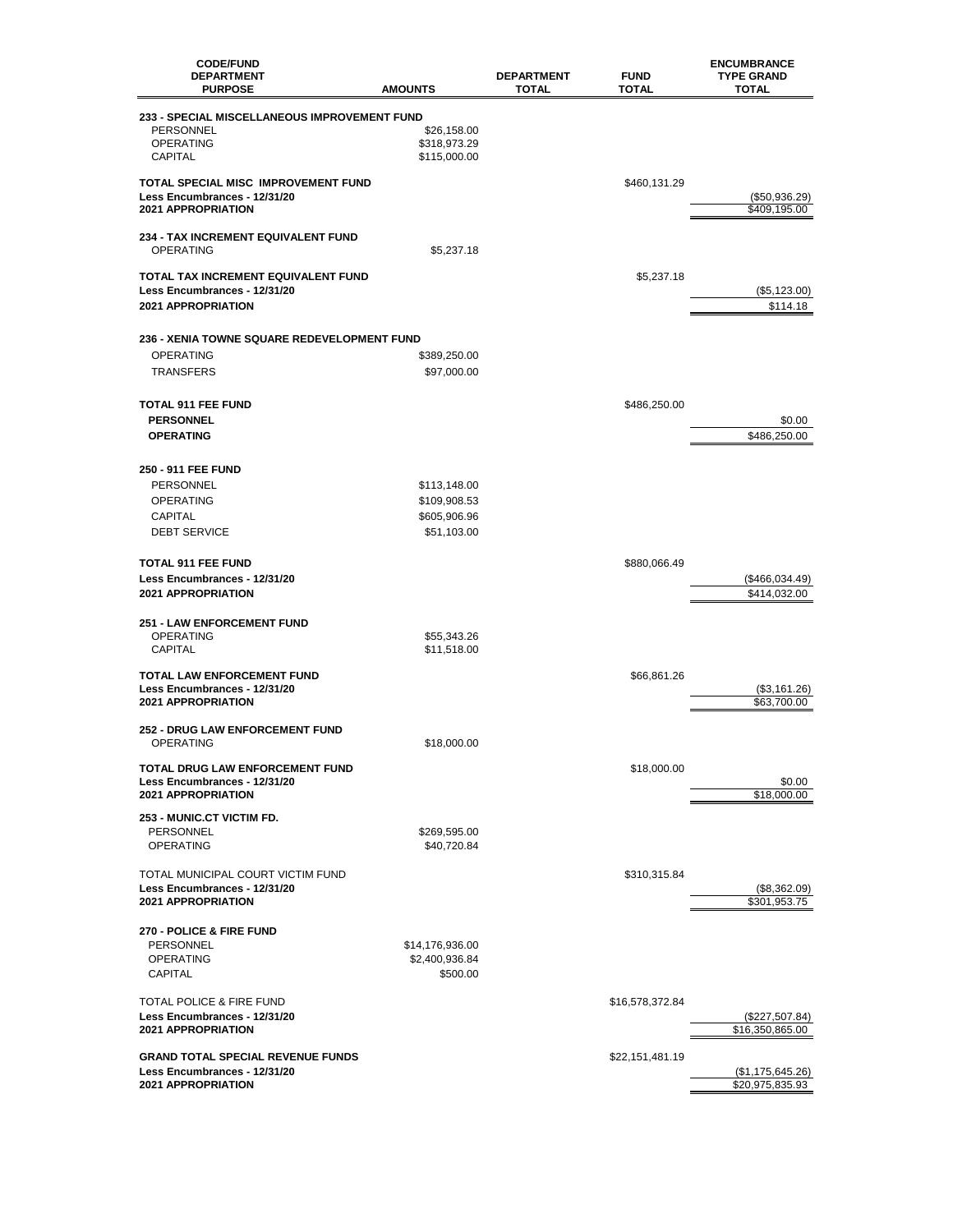| <b>CODE/FUND</b><br><b>DEPARTMENT</b><br><b>PURPOSE</b>                                                                             | <b>AMOUNTS</b>                                                 | <b>FUND</b><br><b>DEPARTMENT</b><br>TOTAL<br><b>TOTAL</b> | <b>ENCUMBRANCE</b><br><b>TYPE GRAND</b><br><b>TOTAL</b> |
|-------------------------------------------------------------------------------------------------------------------------------------|----------------------------------------------------------------|-----------------------------------------------------------|---------------------------------------------------------|
| III. CAPITAL PROJECTS FUNDS                                                                                                         |                                                                |                                                           |                                                         |
| <b>361 - GENERAL CAPITAL IMPROVEMENT FUND</b><br><b>OPERATING</b><br><b>CAPITAL</b><br><b>DEBT SERVICE</b><br><b>INTERFUND LOAN</b> | \$388,359.93<br>\$2,552,983.99<br>\$456,099.00<br>\$332,820.00 |                                                           |                                                         |
| TOTAL GENERAL CAPITAL IMPROVEMENT FUND<br>Less Encumbrances - 12/31/20<br><b>2021 APPROPRIATION</b>                                 |                                                                | \$3,730,262.92                                            | (\$842,291.92)<br>\$2,887,971.00                        |
| <b>362 - ISSUE 2 CAPITAL IMPROVEMENT FUND</b><br><b>CAPITAL</b>                                                                     | \$291,096.00                                                   |                                                           |                                                         |
| TOTAL ISSUE 2 CAPITAL IMPROVEMENT FUND<br>Less Encumbrances - 12/31/20<br>2021 APPROPRIATION                                        |                                                                | \$291,096.00                                              | \$0.00<br>\$291,096.00                                  |
| 363 - MUN CT CAPITAL IMPROVEMEN<br>PERSONNEL<br><b>OPERATING</b><br>CAPITAL                                                         | \$19,279.00<br>\$117,009.52<br>\$8,300.00                      |                                                           |                                                         |
| TOTAL MUN COURT CAPITAL IMPROVEMENT FUND<br>Less Encumbrances - 12/31/20<br>2021 APPROPRIATION                                      |                                                                | \$144,588.52                                              | (\$3,818.52)<br>\$140,770.00                            |
| <b>364 - POLICE/FIRE CAPITAL FUND</b><br><b>OPERATING</b><br>CAPITAL<br><b>DEBT SERVICE</b>                                         | \$215,652.01<br>\$5,862,000.00<br>\$114,304.00                 |                                                           |                                                         |
| TOTAL POLICE/FIRE CAPITAL FUND<br>Less Encumbrances - 12/31/20<br>2021 APPROPRIATION                                                |                                                                | \$6,191,956.01                                            | (\$535,000.00)<br>\$5,656,956.01                        |
| <b>365 - BOND CONSTRUCTION FUND</b><br><b>OPERATING</b><br>CAPITAL                                                                  | \$19,576.37<br>\$0.00                                          |                                                           |                                                         |
| TOTAL BOND CONSTRUCTION FUND<br>TOTAL INDIGENT DRIVER ALCOHOL<br>Less Encumbrances - 12/31/20<br>2021 APPROPRIATION                 |                                                                | \$19,576.37                                               | (\$10,969.85)<br>\$8,606.52                             |
| <b>GRAND TOTAL CAPITAL PROJECTS FUNDS</b><br>Less Encumbrances - 12/31/20<br><b>2021 APPROPRIATION</b>                              |                                                                | \$10,377,479.82                                           | (\$1,392,080.29)<br>\$8,985,399.53                      |
| IV. DEBT SERVICE FUNDS                                                                                                              |                                                                |                                                           |                                                         |
| 471 - GENERAL OBLIGATION BOND RETIREMENT FUND<br><b>TRANSFERS</b>                                                                   | \$119,038.00                                                   |                                                           |                                                         |
| TOTAL GEN. OB. BOND PAYMENT FUND<br>Less Encumbrances - 12/31/20<br>2021 APPROPRIATION                                              |                                                                | \$119,038.00                                              | \$0.00<br>\$119,038.00                                  |
| 472 - 2015 GENERAL OBLIGATION BOND RETIREMENT FUND<br><b>DEBT SERVICE</b>                                                           | \$516,000.00                                                   |                                                           |                                                         |
| TOTAL GEN. OB. BOND PAYMENT FUND<br>Less Encumbrances - 12/31/20<br><b>2021 APPROPRIATION</b>                                       |                                                                | \$516,000.00                                              | \$0.00<br>\$516,000.00                                  |
| 473 - 2021 GENERAL OBLIGATION BOND RETIREMENT FUND<br><b>CAPITAL</b><br><b>DEBT SERVICE</b>                                         | \$3,350,000.00<br>\$247,000.00                                 |                                                           |                                                         |
| TOTAL 2015 GENERAL OBLIGATION BOND RETIREMENT FUND<br>Less Encumbrances - 12/31/20<br>2021 APPROPRIATION                            |                                                                | \$3,597,000.00                                            | \$0.00<br>\$3,597,000.00                                |
| <b>GRAND TOTAL DEBT SERVICE FUNDS</b><br>Less Encumbrances - 12/31/20<br>2021 APPROPRIATION                                         |                                                                | \$4,232,038.00                                            | \$0.00<br>\$4,232,038.00                                |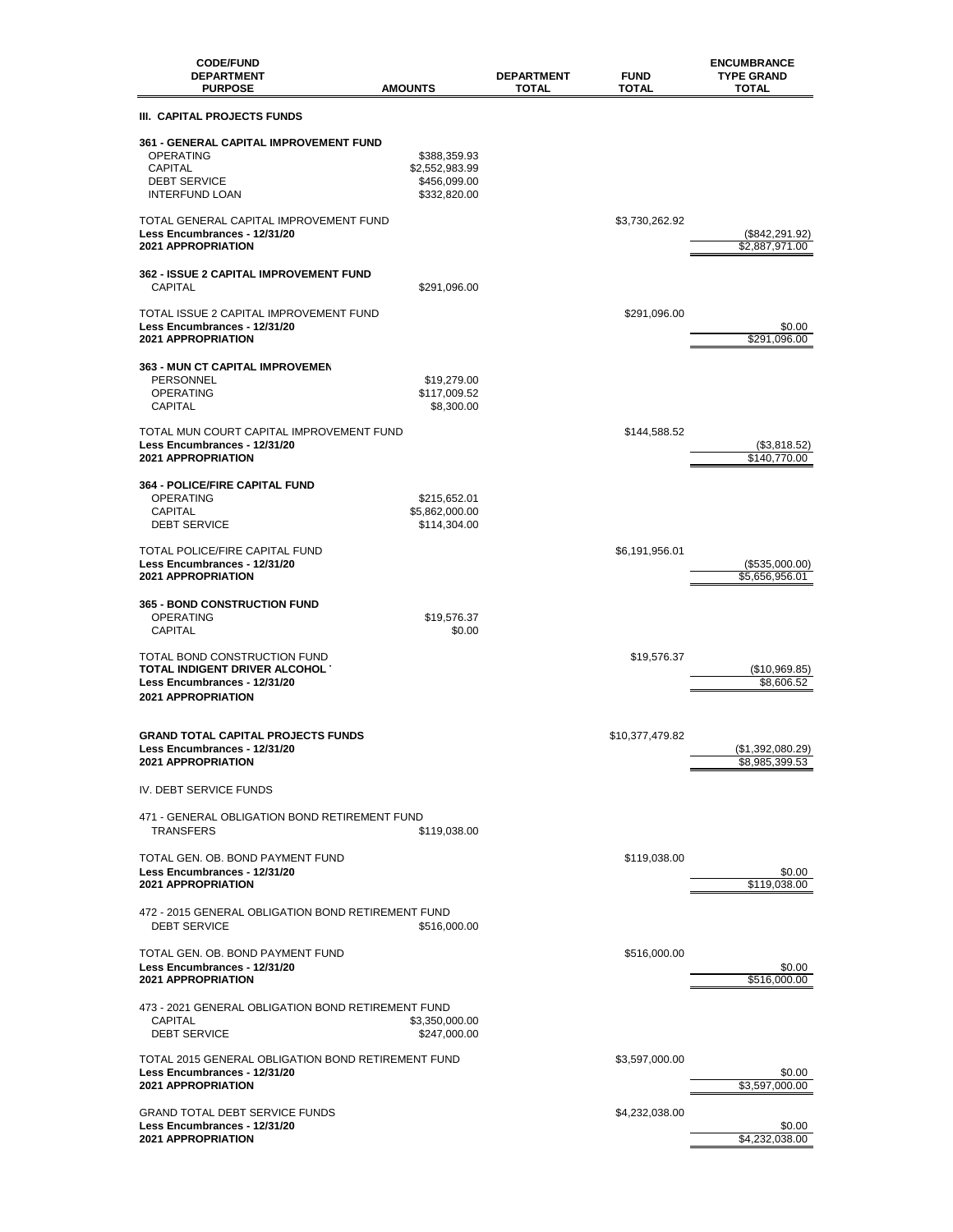| <b>CODE/FUND</b><br><b>DEPARTMENT</b><br><b>PURPOSE</b>                                                                 | <b>AMOUNTS</b>                                                     | <b>DEPARTMENT</b><br><b>TOTAL</b> | <b>FUND</b><br>TOTAL | <b>ENCUMBRANCE</b><br><b>TYPE GRAND</b><br><b>TOTAL</b> |
|-------------------------------------------------------------------------------------------------------------------------|--------------------------------------------------------------------|-----------------------------------|----------------------|---------------------------------------------------------|
| <b>V. ENTERPRISE FUNDS</b>                                                                                              |                                                                    |                                   |                      |                                                         |
| 601 - COMMUNITY DEVELOPMENT BLOCK GRANT/REVOLVING LOAN FUND<br><b>OPERATING</b><br><b>CAPITAL</b>                       | \$3,000.00<br>\$157,000.00                                         |                                   |                      |                                                         |
| TOTAL COM DEV BLOCK GRANT/REV LOAN FUND<br>Less Encumbrances - 12/31/20<br><b>2021 APPROPRIATION</b>                    |                                                                    |                                   | \$160,000.00         | \$0.00<br>\$160,000.00                                  |
| 602 - LOAN TRUST FUND<br><b>OPERATING</b>                                                                               | \$265,883.00                                                       |                                   |                      |                                                         |
| TOTAL LOAN TRUST FUND<br>Less Encumbrances - 12/31/20<br>2021 APPROPRIATION                                             |                                                                    |                                   | \$265,883.00         | (\$115,352.00)<br>\$150,531.00                          |
| 603 - HOUSING REHABILITATION GRANT FUND<br>PERSONNEL<br>5,442.00<br><b>OPERATING</b>                                    | \$5,459.00<br>\$863,903.23                                         |                                   | \$869,362.23         | 869,345.23                                              |
| TOTAL HOUSING REHABILITATION FUND<br>Less Encumbrances - 12/31/20<br><b>2021 APPROPRIATION</b>                          |                                                                    |                                   |                      | (\$443,891.23)<br>\$425,471.00                          |
| 611 - WATER REVENUE FUND<br><b>PERSONNEL</b><br><b>OPERATING</b><br><b>DEBT SERVICE</b><br><b>TRANSFERS</b>             | \$2,355,128.00<br>\$1,150,495.27<br>\$555,130.48<br>\$830,599.00   |                                   |                      |                                                         |
| TOTAL WATER REVENUE FUND<br>Less Encumbrances - 12/31/20<br><b>2021 APPROPRIATION</b>                                   |                                                                    |                                   | \$4,891,352.75       | (\$201,039.75)<br>\$4,690,313.00                        |
| 612 - SEWER REVENUE FUND<br>PERSONNEL<br><b>OPERATING</b><br><b>DEBT SERVICE</b><br><b>TRANSFERS</b>                    | \$2,520,354.00<br>\$1,372,525.61<br>\$742,757.00<br>\$2,526,936.00 |                                   |                      |                                                         |
| TOTAL SEWER REVENUE FUND<br>Less Encumbrances - 12/31/20<br>2021 APPROPRIATION                                          |                                                                    |                                   | \$7,162,572.61       | (\$310,640.61)<br>\$6,851,932.00                        |
| <b>613 - SANITATION REVENUE FUND</b><br><b>PERSONNEL</b><br><b>OPERATING</b><br><b>DEBT SERVICE</b><br><b>TRANSFERS</b> | \$478,282.00<br>\$2,139,715.20<br>\$628.00<br>\$625,645.00         |                                   |                      |                                                         |
| TOTAL SANITATION REVENUE FUND<br>Less Encumbrances - 12/31/20<br><b>2021 APPROPRIATION</b>                              |                                                                    |                                   | \$3,244,270.20       | (\$221,659.20)<br>\$3,022,611.00                        |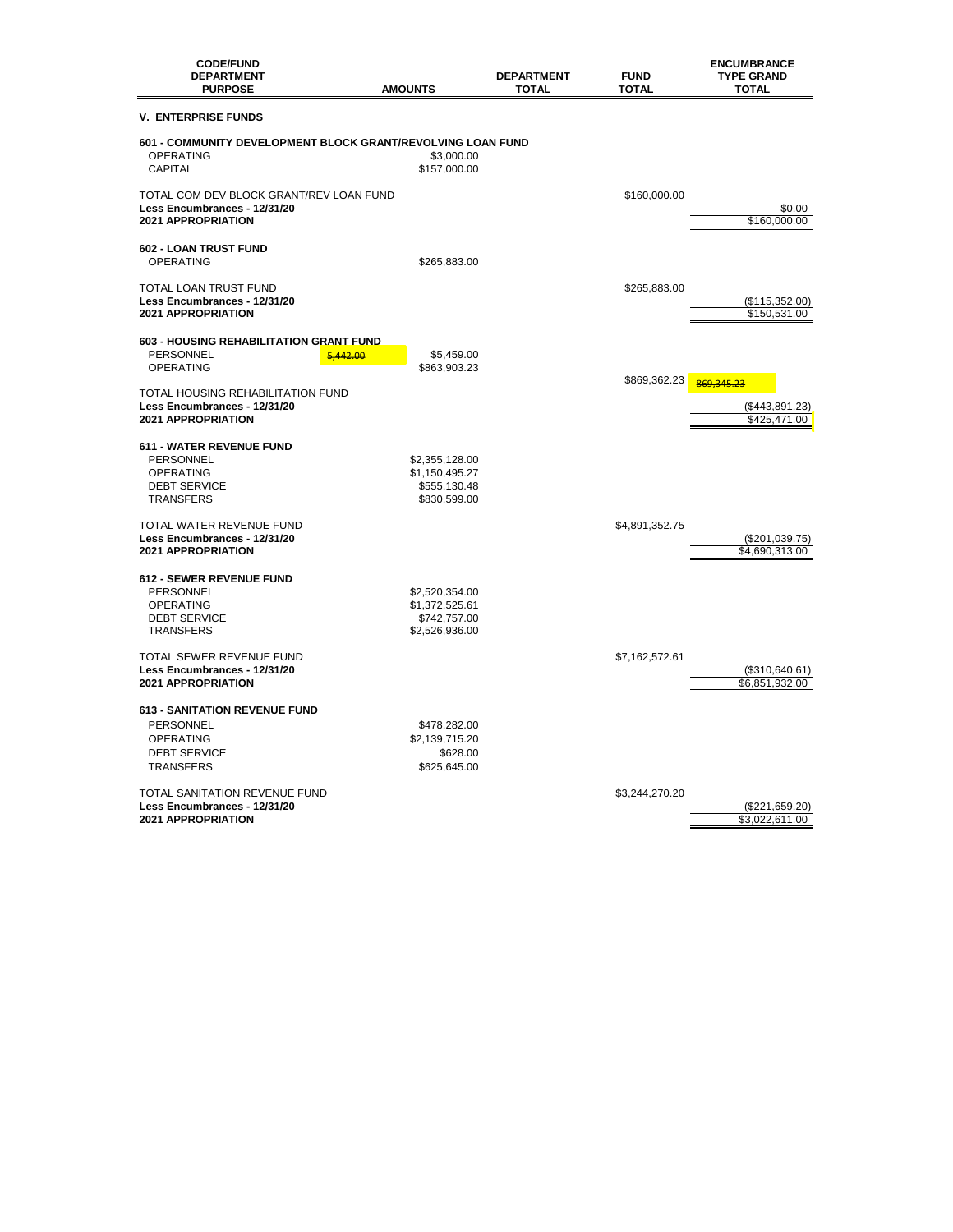| <b>CODE/FUND</b><br><b>DEPARTMENT</b><br><b>PURPOSE</b> | <b>AMOUNTS</b> | <b>DEPARTMENT</b><br><b>TOTAL</b> | <b>FUND</b><br><b>TOTAL</b> | <b>ENCUMBRANCE</b><br><b>TYPE GRAND</b><br><b>TOTAL</b> |
|---------------------------------------------------------|----------------|-----------------------------------|-----------------------------|---------------------------------------------------------|
| <b>614 - STORM WATER FEES</b>                           |                |                                   |                             |                                                         |
| <b>PERSONNEL</b>                                        | \$224,502.00   |                                   |                             |                                                         |
| <b>OPERATING</b>                                        | \$107,899.30   |                                   |                             |                                                         |
| <b>DEBT SERVICE</b>                                     | \$628.00       |                                   |                             |                                                         |
| <b>TRANSFERS</b>                                        | \$0.00         |                                   |                             |                                                         |
|                                                         |                |                                   |                             |                                                         |
| <b>TOTAL STORM WATER FEES</b>                           |                |                                   | \$333,029.30                |                                                         |
| Less Encumbrances - 12/31/20                            |                |                                   |                             | (\$16,623.30)                                           |
| <b>2021 APPROPRIATION</b>                               |                |                                   |                             | \$316,406.00                                            |
|                                                         |                |                                   |                             |                                                         |
| <b>615 - PARKING REVENUE FUND</b>                       |                |                                   |                             |                                                         |
| PERSONNEL                                               | \$43,866.00    |                                   |                             |                                                         |
| <b>OPERATING</b>                                        | \$110,648.21   |                                   |                             |                                                         |
|                                                         |                |                                   |                             |                                                         |
| <b>TOTAL PARKING REVENUE FUND</b>                       |                |                                   | \$154,514.21                |                                                         |
| Less Encumbrances - 12/31/20                            |                |                                   |                             | (\$1,165.21)                                            |
| <b>2021 APPROPRIATION</b>                               |                |                                   |                             | \$153,349.00                                            |
| 664 - WATER REPLACEMENT AND IMPROVEMENT FUND            |                |                                   |                             |                                                         |
| <b>OPERATING</b>                                        | \$1,033,444.50 |                                   |                             |                                                         |
| <b>CAPITAL</b>                                          | \$1,162,470.75 |                                   |                             |                                                         |
|                                                         |                |                                   |                             |                                                         |
| TOTAL WTR REPL AND IMPROVEMEN                           |                |                                   | \$2,195,915.25              |                                                         |
| Less Encumbrances - 12/31/20                            |                |                                   |                             | (\$501,343.28)                                          |
| <b>2021 APPROPRIATION</b>                               |                |                                   |                             | \$1,694,571.97                                          |
|                                                         |                |                                   |                             |                                                         |
| <b>665 - SEWER PLANT AND TRUNK FUND</b>                 |                |                                   |                             |                                                         |
| <b>OPERATING</b>                                        | \$2,972,922.56 |                                   |                             |                                                         |
| <b>CAPITAL</b>                                          | \$1,040,225.83 |                                   |                             |                                                         |
|                                                         |                |                                   |                             |                                                         |
| TOTAL SEWER PLANT AND TRUNK FI                          |                |                                   | \$4,013,148.39              |                                                         |
| Less Encumbrances - 12/31/20                            |                |                                   |                             | (\$559,960.16)                                          |
| <b>2021 APPROPRIATION</b>                               |                |                                   |                             | \$3,453,188.23                                          |
|                                                         |                |                                   |                             |                                                         |
| 666 - SANITATION CAPITAL IMPROVEMENT FUND               |                |                                   |                             |                                                         |
| <b>OPERATING</b>                                        | \$280,088.71   |                                   |                             |                                                         |
| <b>CAPITAL</b>                                          | \$270,000.00   |                                   |                             |                                                         |
| TOTAL SANITATION CAPITAL IMPROVMT FUND                  |                |                                   | \$550,088.71                |                                                         |
| Less Encumbrances - 12/31/20                            |                |                                   |                             | (\$146,901.02)                                          |
| 2021 APPROPRIATION                                      |                |                                   |                             | \$403,187.69                                            |
|                                                         |                |                                   |                             |                                                         |
| 667 - STORM WATER CAPITAL IMPROVEMENT FUND              |                |                                   |                             |                                                         |
| <b>OPERATING</b>                                        | \$211,147.41   |                                   |                             |                                                         |
|                                                         |                |                                   |                             |                                                         |
| TOTAL SANITATION CAPITAL IMPROVMT FUND                  |                |                                   | \$211,147.41                |                                                         |
| Less Encumbrances - 12/31/20                            |                |                                   |                             | (\$15,217.33)                                           |
| <b>2021 APPROPRIATION</b>                               |                |                                   |                             | \$195,930.08                                            |
|                                                         |                |                                   |                             |                                                         |
| <b>GRAND TOTAL ENTERPRISE FUNDS</b>                     |                | <mark>\$24,051,267.06</mark>      | \$24,051,284.06             |                                                         |
| Less Encumbrances - 12/31/20                            |                |                                   |                             | $(\$2,533,793.09)$                                      |
| <b>2021 APPROPRIATION</b>                               |                |                                   | \$21.517.473.97             | \$21,517,490.97                                         |